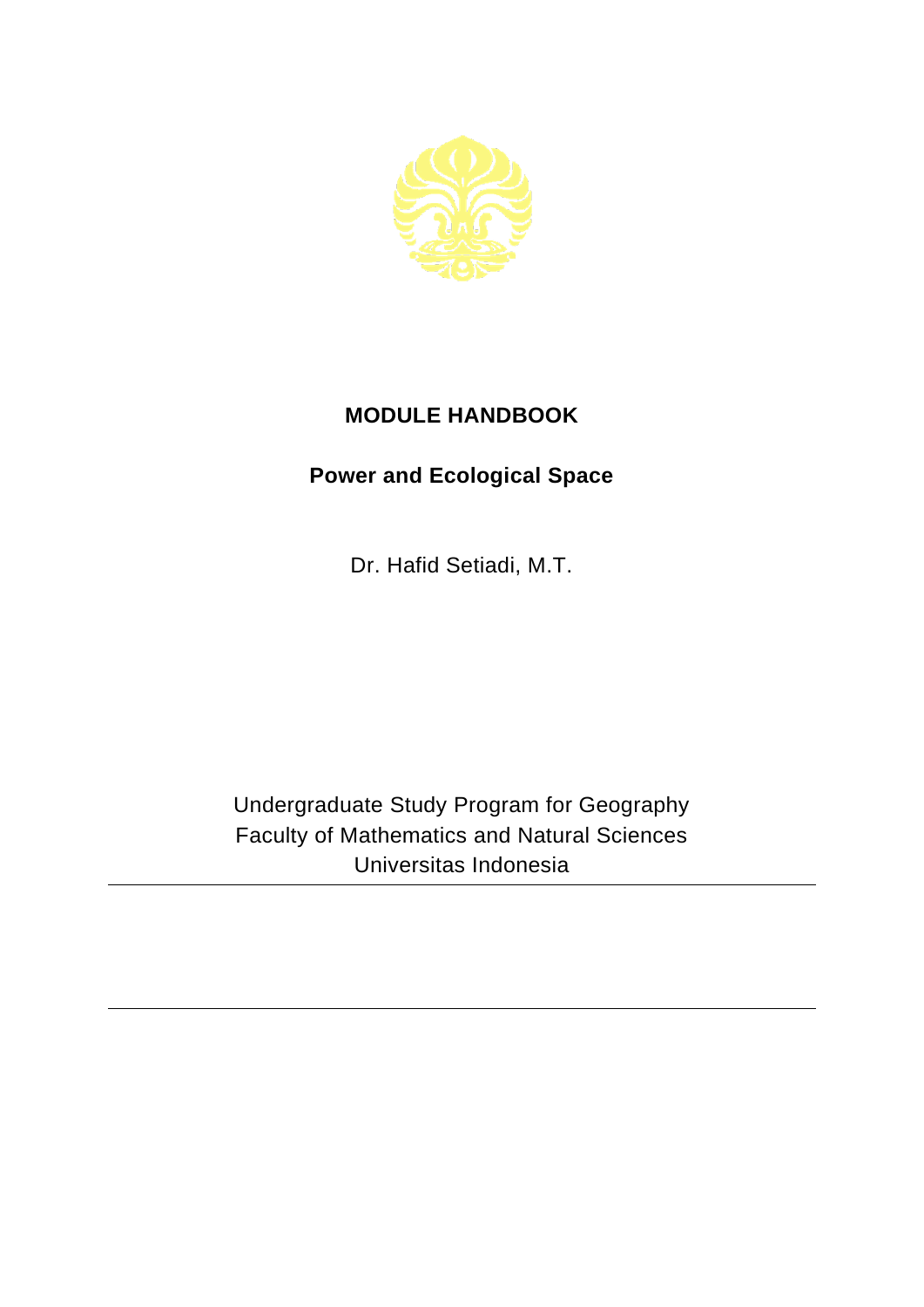| Module designation                                                 | Power and Ecological Space                                                                                                                                                                                                                                                                                                                                                                                                                    |
|--------------------------------------------------------------------|-----------------------------------------------------------------------------------------------------------------------------------------------------------------------------------------------------------------------------------------------------------------------------------------------------------------------------------------------------------------------------------------------------------------------------------------------|
| Semester(s) in which the module is<br>taught                       | Fifth (5th) Semester                                                                                                                                                                                                                                                                                                                                                                                                                          |
| Person responsible for the module                                  | Dr. Hafid Setiadi, M.T.                                                                                                                                                                                                                                                                                                                                                                                                                       |
| Lecturer                                                           | Dr. Hafid Setiadi, M.T.<br>1.                                                                                                                                                                                                                                                                                                                                                                                                                 |
| Language                                                           | Bahasa Indonesia                                                                                                                                                                                                                                                                                                                                                                                                                              |
| Relation to curriculum                                             | Elective                                                                                                                                                                                                                                                                                                                                                                                                                                      |
| Teaching methods                                                   | Student-centered Learning and combination with Cooperative Learning                                                                                                                                                                                                                                                                                                                                                                           |
| Workload (incl. contact hours, self-<br>study hours)               | 1.<br>Lectures: 150 minutes per week per semester<br>Assignment: 180 minutes per week per semester<br>2.<br>Independent study: 180 minutes per week per semester<br>3.<br>Minutes x weeks x semester: 510 x 14 x 1 = 7140 minutes per<br>4.<br>semester<br>5.<br>Midterm Examination: 100 minutes per semester<br>6.<br>Final Examination: 100 minutes per semester<br>7.<br>Total workload per semester: 7340 minutes / 122 hours 20 minutes |
| Credit points                                                      | 3 (Three)                                                                                                                                                                                                                                                                                                                                                                                                                                     |
| Required and recommended pre-<br>requisites for joining the module | Spatial Organization of Human Activities<br>1.<br>2.<br>Ecological System and Natural Landscape                                                                                                                                                                                                                                                                                                                                               |
| Module objectives/intended learn-<br>ing outcomes                  | After completing this course students were able to analyze power,<br>management and development in ecological spaces                                                                                                                                                                                                                                                                                                                          |
| Content                                                            | The term of ecological system.<br>1.<br>2.<br>Impact of the ecological system to the environment.<br>Ecological system as a space.<br>3.<br>Management of ecological space.<br>4.<br>Authority of ecological space.<br>5.<br>The ideal shape of an ecological space.<br>6.<br>Comparison of ideal ecological spaces with ecological space in their<br>7.<br>respective regions.<br>Impact of ecological space management.<br>8.               |
| <b>Examination forms</b>                                           | $\overline{a}$                                                                                                                                                                                                                                                                                                                                                                                                                                |
| Study and examination require-<br>ments                            | Group Works and Presentation (55%)<br>1.<br>2.<br>Individual Works (45%)                                                                                                                                                                                                                                                                                                                                                                      |